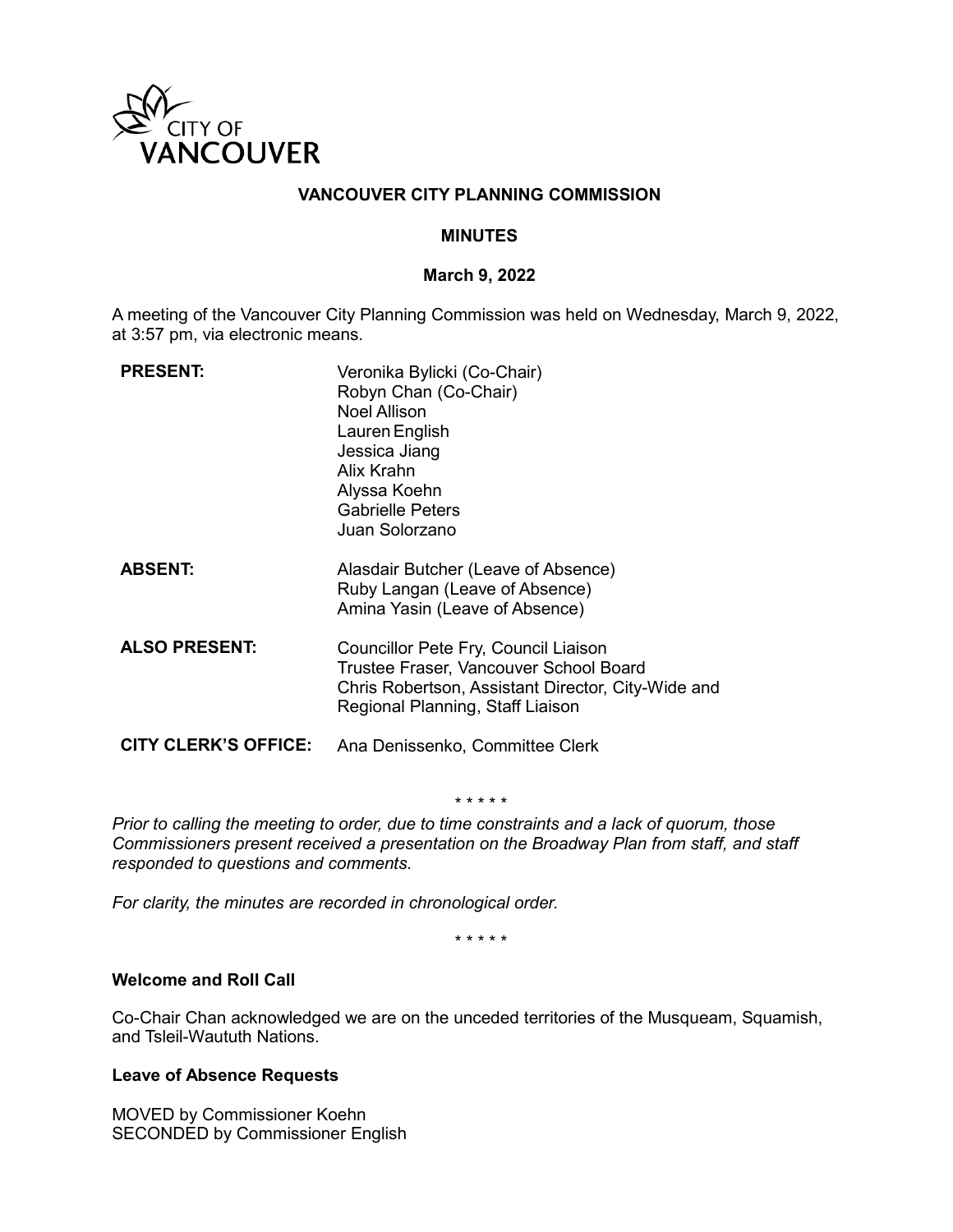THAT the Vancouver City Planning Commission approve leave of absence requests for Commissioners Butcher, Langan, and Yasin.

### CARRIED UNANIMOUSLY

#### **Approval of Minutes**

MOVED by Commissioner Peters SECONDED by Commissioner Koehn

> THAT the Vancouver City Planning Commission approve the Minutes from the meeting of Wednesday, February 09, 2022 as circulated.

#### CARRIED UNANIMOUSLY

### **Notice of Upcoming Meetings**

Co-Chair Chan informed the Commission that the next Standing Committee meeting will be held on March 23, 2022, and the next regular meeting will be held on April 6, 2022.

## **2. Liaison Reports**

Councillor Fry provided updates on the following and responded to questions and comments:

- Council grants;
- Broadway Plan coming to Council soon;
- New pilot grants program focused on public safety;
- Revisions to the cup bylaw and bag ban.

Trustee Fraser provided updates on the following and responded to questions and comments:

- Education Plan is being implemented;
- Continued school enrollment decline;
- Net outflow from Vancouver School District to other School Districts in the province;
- Planned curriculum involving Indigenous perspectives, histories, and cultures.

Chris Robertson, Staff Liaison, shared updates in written form prior to the meeting.

### **3. Commissioner Reports and Discussion**

### *a) Reports from Committees*

Co-Chair Bylicki updated the Commission on the position of the Executive Director, which is under review.

Co-Chair Chan noted that the Commission will postpone future events until the Executive Director position is filled.

Commissioner Koehn noted that the Governance Subcommittee will meet to discuss strategies for recruitment, and provided updates from the Urban Design Panel.